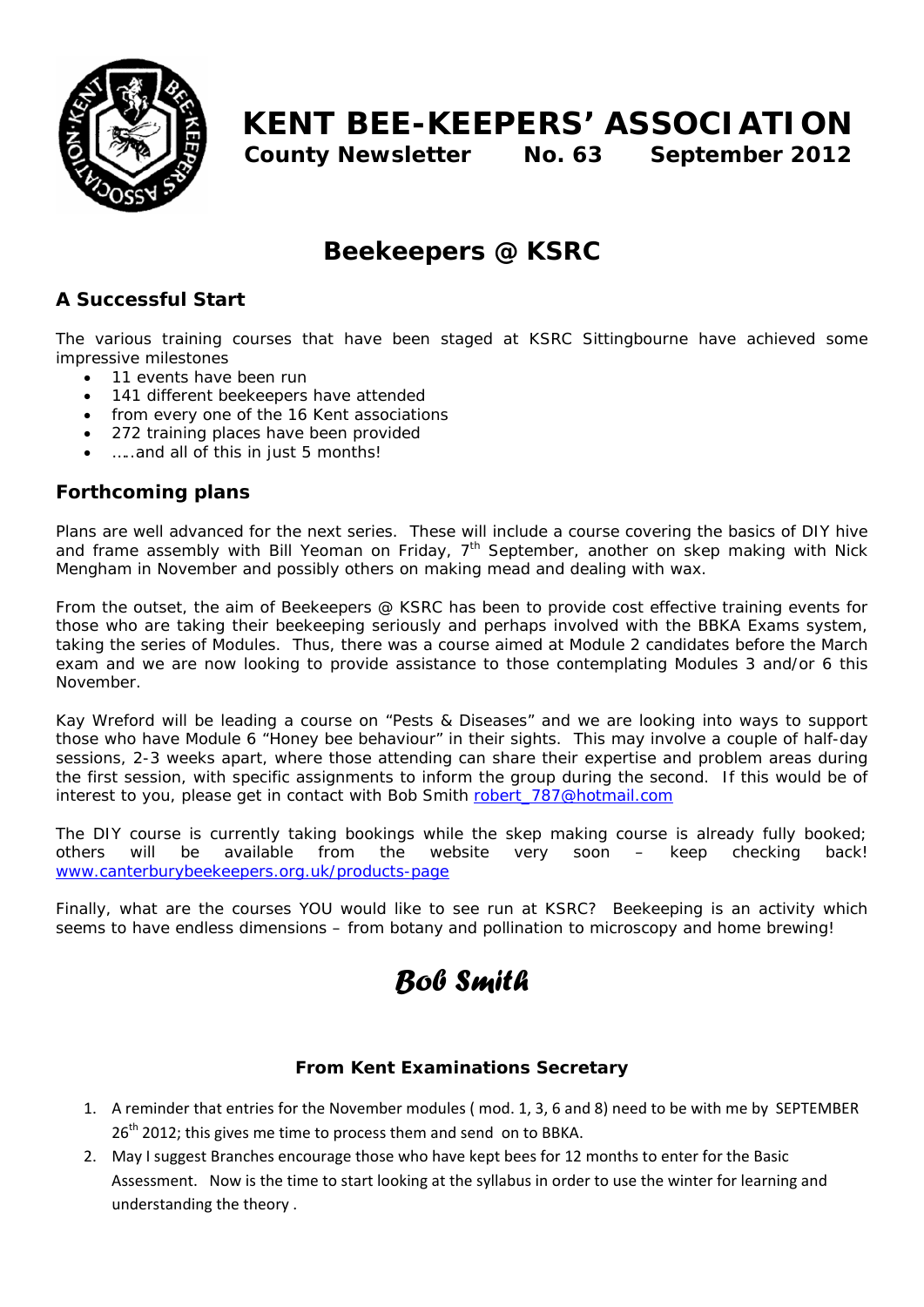- 3. May I also encourage anyone considering taking the Basic Assessment to apply early, by end of April preferably. We have a small number of Assessors who are busy people, it is better to be able to fill a day with assessments than to have a succession of one candidate days.
- 4. Please make sure application forms are the latest from BBKA website and they are filled in correctly also check for any changes to the syllabus.

Contact me if there are any queries Happy Beekeeping **Angela Merritt admer@btinternet.com** 

#### **Around the Branches**

#### **Ashford**

9th September Beginners day plus preparing the hives for winter Winter meetings (October onwards) are held at St Mary's Hall, Rylands Road, Kennington at 7.30 p.m.

#### **Bromley**

Saturday, 15<sup>th</sup> September Bromley and Orpington Honey Show, Emmanuel Church, The Grove, West Wickham

Branch meetings are on the first Sunday of the month at 11.30 a.m. Kent House Road apiary

Canterbury<br>Weekend 22<sup>nd/</sup>23<sup>rd</sup> September Cider festival – bringing bees and honey to the public at Brogdale Fruit Farm

Weekend  $20^{th}/21^{st}$  October Cider festival (as above)

Meetings at 7.30 p.m. at Whitefriars Conference Room, Canterbury

#### **Dartford**

All meetings will commence promptly at 3.00 p.m. in the upper room at Asda's Warehouse on the Crossway Industrial Estate

#### **Gravesend**

Sunday 24th September Branch BBQ & Family afternoon at Philip & Charlotte Nirinjan's Apiary Sunday 14th October Products of the Hive and Health Benefits of Propolis - Sudi Austen 2.30pm Cobham Hall School Further details from Lesley Fancote 01474 702666

**Mid Kent**

Please see website for details

#### **Orpington**

Saturday, 15<sup>th</sup> September Bromley and Orpington Honey Show, Emmanuel Church, The Grove, West Wickham

Branch meetings every Saturday at 2.30 p.m. from April to September at the apiary at BEECHE Centre, High Elms

#### **Sevenoaks and Tunbridge Wells**

Saturday, 29<sup>th</sup> September Honey Show, Otford Church Hall Branch winter meetings start at 7.30pm either at St. Edith's Hall, Kemsing, TN15 6NA or St. Lawrence Village Hall, TN15 0LL

#### **Sidcup**

Weekly meetings at 2.00 p.m. at Baldwyns Apiary. Please see website for details

#### **Weald**

Saturday, 15<sup>th</sup> September Honey Show at Smarden Charter Hall. For further information contact Trudie Thomas, Show Secretary, accounts@trudietomas.co.uk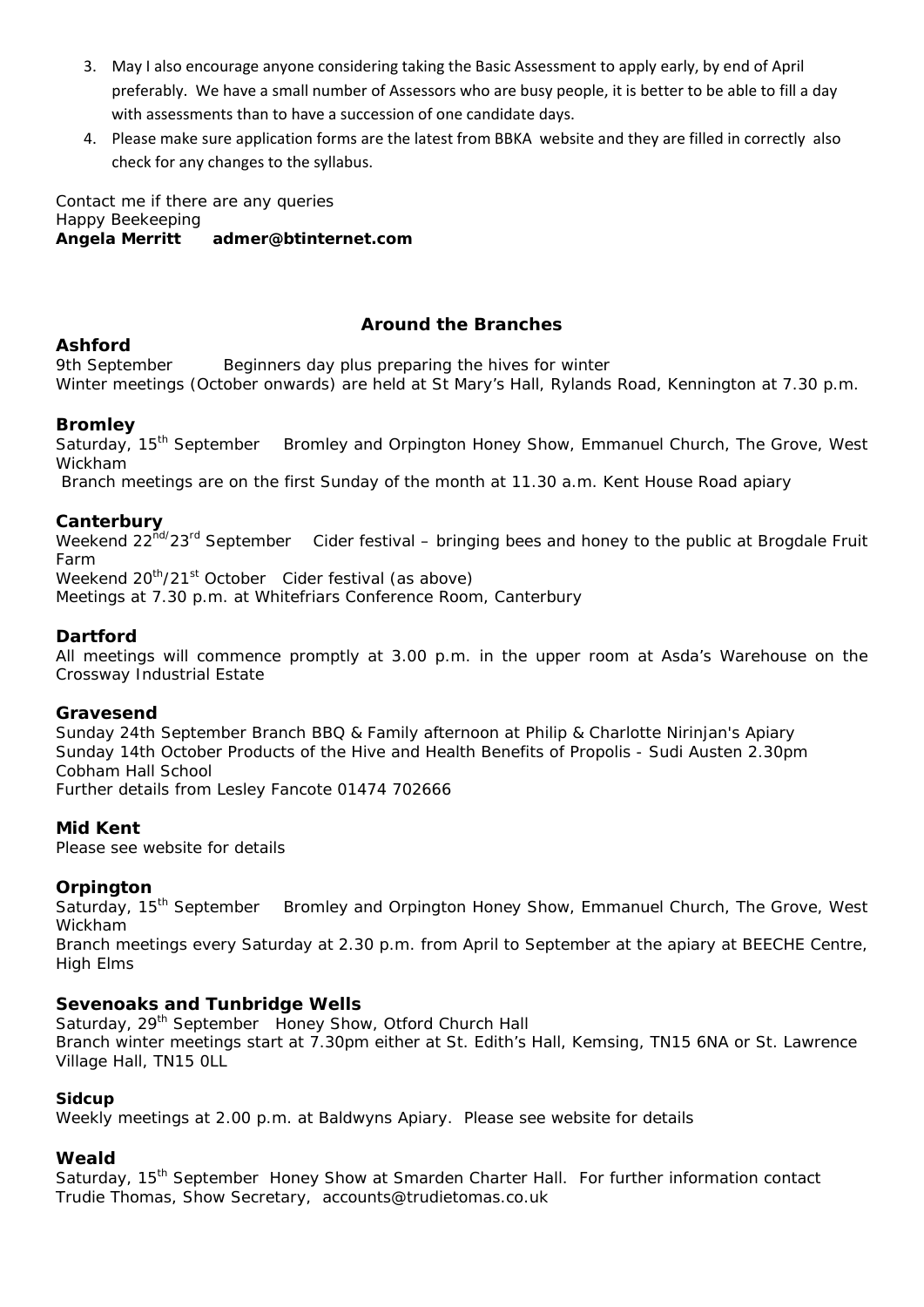#### **Westerham**

Autumn meetings start on Wednesday 26th September at 8.00pm in Westerham Hall when Caroline Drew will be talking about products from the hive Wednesday, 14<sup>th</sup> November Annual General Meeting 8.00 p.m. Westerham Hall

#### **Yalding and District**

Monthly meetings take place at The Chequers Inn, Laddingford, ME18 6BP. Meetings start at 8.00 p.m.

#### **Please also see branch websites for details of branch meetings, lectures and courses.**

#### **County and other events 2012**

Thursday to Saturday, 25<sup>th</sup> to 27<sup>th</sup> October 81<sup>st</sup> National Honey Show St. George's College, Weybridge. The show schedule is now available

Saturday, 12<sup>th</sup> January 2013 **ADM at Stoneleigh** 

#### **Moths associated with Bees in Kent**

My main interest is moths and I collate the records for moths in the County of Kent. This is an appeal for records of moths from beekeepers for the few species that are associated with honeybees.



appearing in a beehive in Kent ….. unless of course you know differently.



The **Wax Moth**. I have just two records (out of over 450) of this moth from beehives, near Swanley about 1795 and at Bexley in 1954. It is rather less widespread than the Bee Moth .



The **Lesser Wax Moth**. Much less well known than its